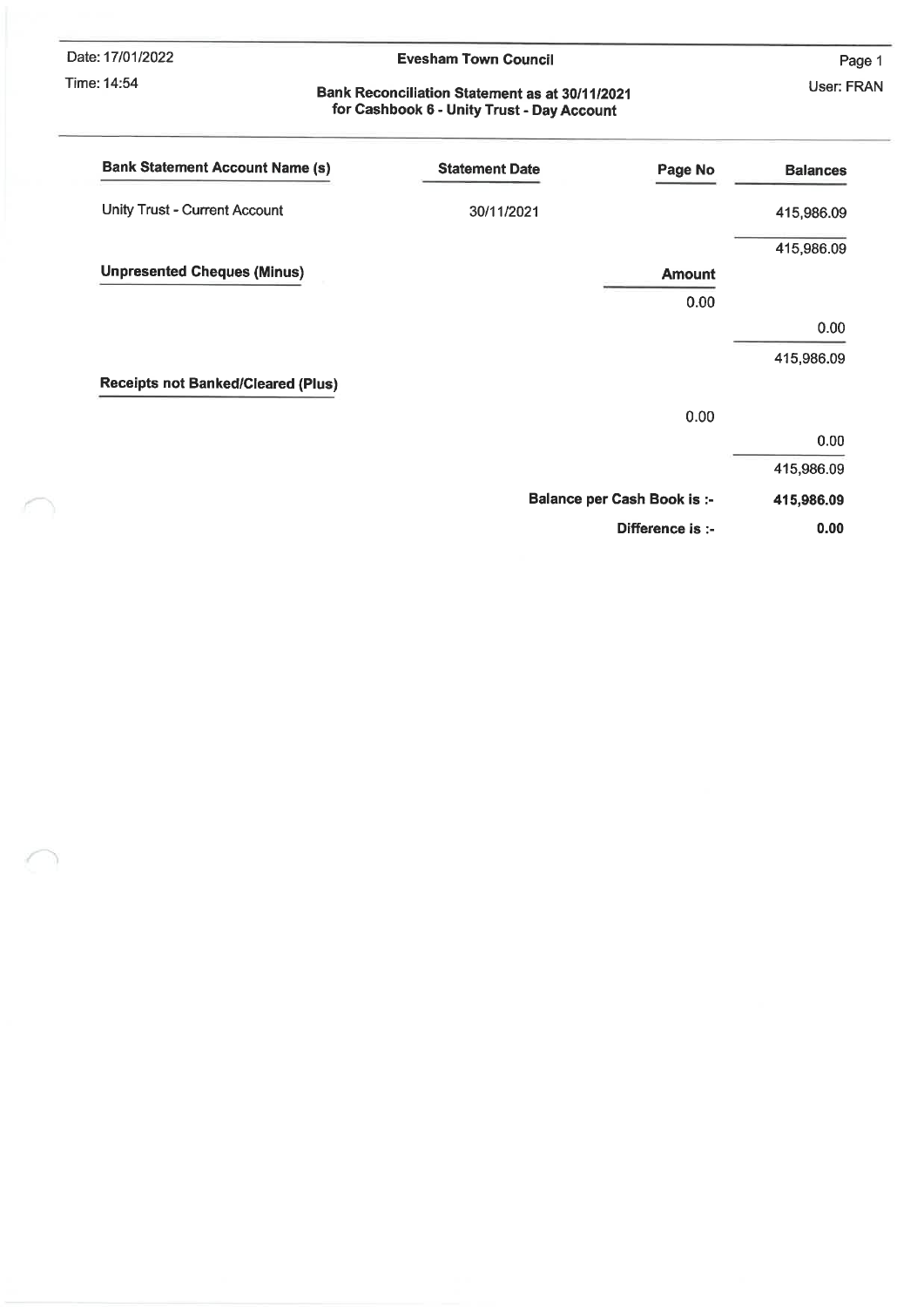Date: 17/01/2022 Time: 13:15

Ĩ.

 $\tilde{\omega}$ 

#### **Evesham Town Council**

Page 1 User: FRAN

# Bank Reconciliation Statement as at 30/11/2021<br>for Cashbook 1 - Co-op Bank - Day Account

| <b>Bank Statement Account Name (s)</b>    | <b>Statement Date</b><br>Page No   | <b>Balances</b> |
|-------------------------------------------|------------------------------------|-----------------|
| Co-op Bank - Day Account                  | 30/11/2021                         | 51,278.03       |
|                                           |                                    | 51,278.03       |
| <b>Unpresented Cheques (Minus)</b>        | <b>Amount</b>                      |                 |
|                                           | 0.00                               |                 |
|                                           |                                    | 0.00            |
|                                           |                                    | 51,278.03       |
| <b>Receipts not Banked/Cleared (Plus)</b> |                                    |                 |
|                                           | 0.00                               |                 |
|                                           |                                    | 0.00            |
|                                           |                                    | 51,278.03       |
|                                           | <b>Balance per Cash Book is :-</b> | 51,278.03       |
|                                           | Difference is :-                   | 0.00            |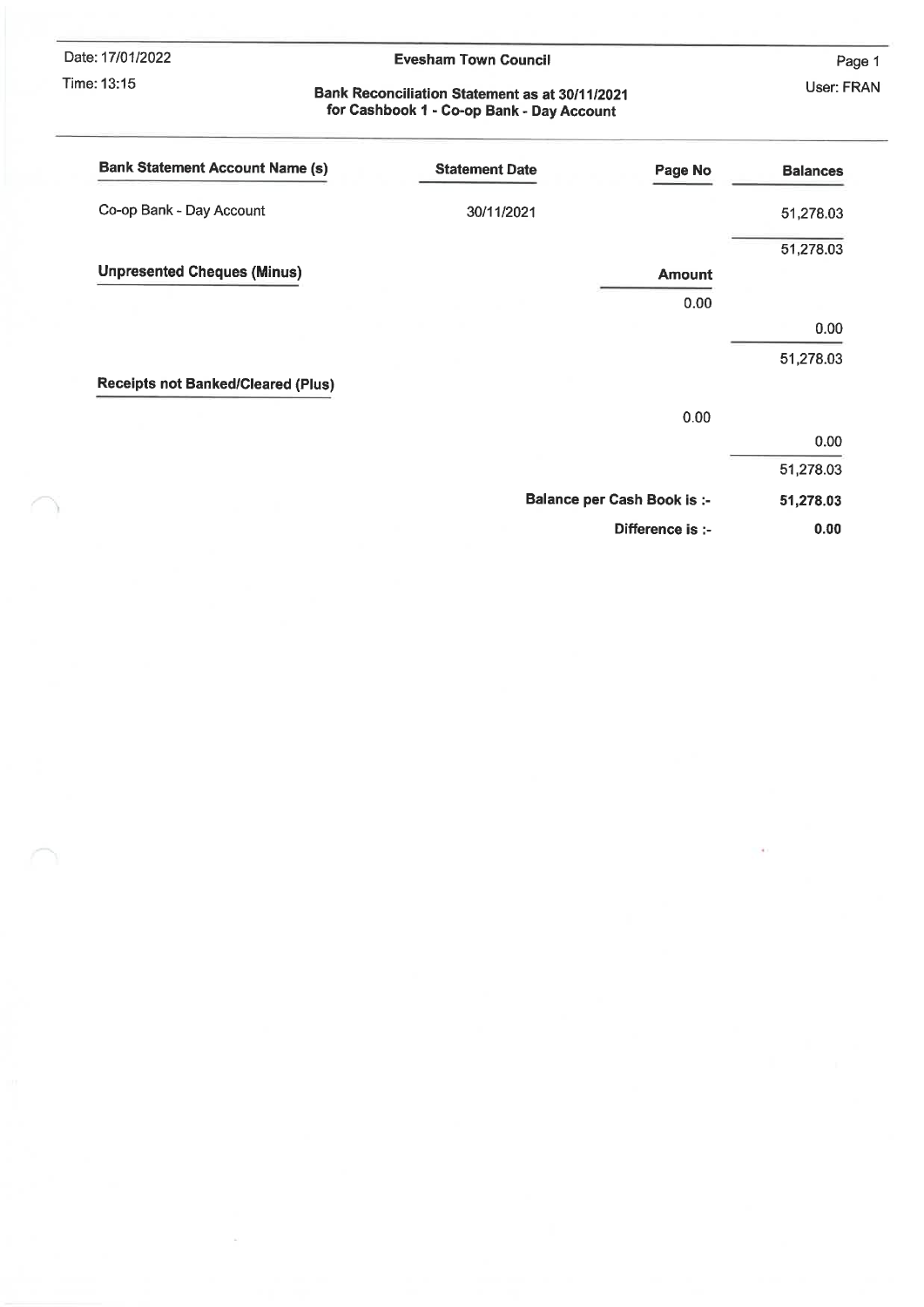#### **Evesham Town Council**

Time: 09:58

Cashbook 1

**Page: 1**

**User: FRAN**

**Co-op Bank - Day Account**

|          | <b>Receipts for Month 8</b>      |            |                 | <b>Nominal Ledger Analysis</b> |       |      |        |            |                                |  |
|----------|----------------------------------|------------|-----------------|--------------------------------|-------|------|--------|------------|--------------------------------|--|
|          | Receipt Ref Name of Payer        |            | £ Amnt Received | £ Debtors                      | £ VAT | A/c  | Centre |            | £ Amount Transaction Detail    |  |
|          | <b>Balance Brought Fwd:</b>      |            | 310,792.98      |                                |       |      |        | 310,792.98 |                                |  |
|          | Merstow Banked: 01/11/2021       | 486.00     |                 |                                |       |      |        |            |                                |  |
|          | Sales Recpts Page 90             |            | 486.00          | 486.00                         |       | 100  |        |            | Sales Recpts Page 90           |  |
|          | CC1 Banked: 01/11/2021           | 205.44     |                 |                                |       |      |        |            |                                |  |
|          | CC1 Sumup - Almonry              |            | 205.44          |                                |       | 525  |        |            | 205.44 Card Paymt Transfer     |  |
|          | CC2 Banked: 02/11/2021           | 192.69     |                 |                                |       |      |        |            |                                |  |
|          | CC2 Sumup - Almonry              |            | 192.69          |                                |       | 525  |        |            | 192.69 Card Paymt Transfer     |  |
|          | CC3 Banked: 03/11/2021           | 275.24     |                 |                                |       |      |        |            |                                |  |
|          | CC3 Sumup - Almonry              |            | 275.24          |                                |       | 525  |        |            | 275.24 Card Paymt Transfer     |  |
|          | CC4 Banked: 04/11/2021           | 141.57     |                 |                                |       |      |        |            |                                |  |
|          | CC4 Sumup - Almonry              |            | 141.57          |                                |       | 525  |        |            | 141.57 Card Paymt Transfer     |  |
|          | Lodge Rent Banked: 05/11/2021    | 718.68     |                 |                                |       |      |        |            |                                |  |
|          | Lodge Rent Sheldon Bosley Knight |            | 718.68          |                                |       | 1405 | 440    |            | 718.68 Cemetery Lodge Rent     |  |
|          | CC5 Banked: 08/11/2021           | 6,524.99   |                 |                                |       |      |        |            |                                |  |
|          | CC5 Sumup - Almonry              |            | 6,524.99        |                                |       | 525  |        |            | 6,524.99 Card Paymt Transfer   |  |
|          | Upton Banked: 09/11/2021         | 121.00     |                 |                                |       |      |        |            |                                |  |
|          | Upton Memory Lane Memorials      |            | 121.00          |                                |       | 1400 | 440    |            | 121.00 Memorial                |  |
|          | Burton Banked: 09/11/2021        | 295.00     |                 |                                |       |      |        |            |                                |  |
|          | Burton Simply Stone              |            | 295.00          |                                |       | 1400 | 440    |            | 295.00 Memorial                |  |
|          | Williams Banked: 09/11/2021      | 295.00     |                 |                                |       |      |        |            |                                |  |
|          | Williams Simply Stone            |            | 295.00          |                                |       | 1400 | 440    |            | 295.00 Memorial                |  |
|          | Frascona Banked: 09/11/2021      | 624.00     |                 |                                |       |      |        |            |                                |  |
|          | Frascona Simply Stone            |            | 624.00          |                                |       | 1400 | 440    |            | 624.00 Memorial                |  |
|          | Blackwell Banked: 09/11/2021     | 295.00     |                 |                                |       |      |        |            |                                |  |
|          | <b>Blackwell Simply Stone</b>    |            | 295.00          |                                |       | 1400 | 440    |            | 295.00 Memorial                |  |
|          | Banked: 10/11/2021               | 255,757.56 |                 |                                |       |      |        |            |                                |  |
| reserves | Co-op Bank - Reserves Account    |            | 255,757.56      |                                |       | 205  |        |            | 255,757.56 Reserves to current |  |
|          | Arts Banked: 16/11/2021          | 11.04      |                 |                                |       |      |        |            |                                |  |
|          | Sales Recpts Page 96             |            | 11.04           | 11.04                          |       | 100  |        |            | Sales Recpts Page 96           |  |
|          | <b>Total Receipts for Month</b>  | 265,943.21 |                 | 497.04                         | 0.00  |      |        | 265,446.17 |                                |  |
|          |                                  |            |                 |                                |       |      |        |            |                                |  |
|          | <b>Cashbook Totals</b>           | 576,736.19 |                 | 497.04                         | 0.00  |      |        | 576,239.15 |                                |  |
|          |                                  |            |                 |                                |       |      |        |            |                                |  |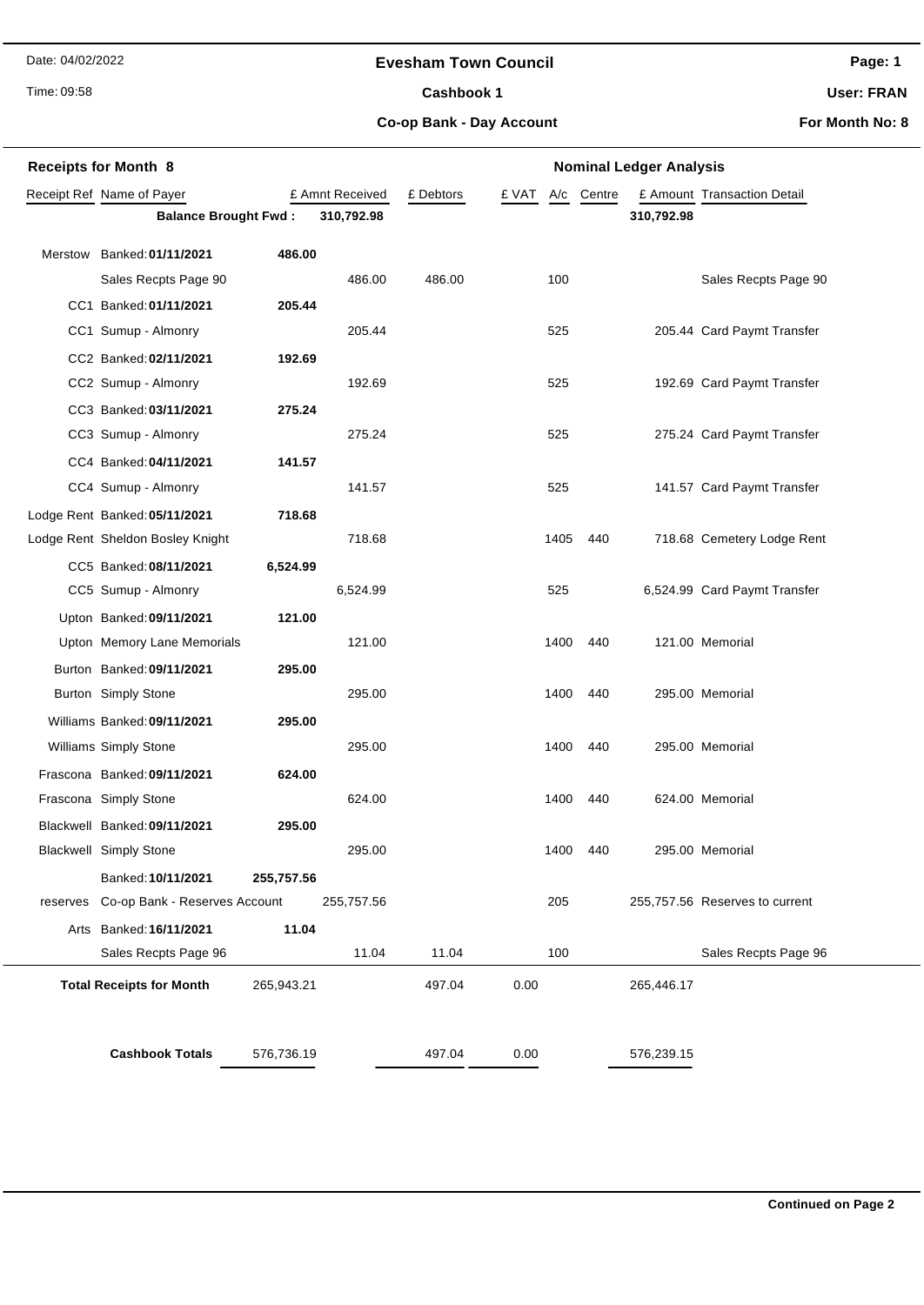#### **Evesham Town Council**

Time: 09:58

#### Cashbook 1

**Co-op Bank - Day Account**

**User: FRAN**

|                        | <b>Payments for Month 8</b>     |                        | <b>Nominal Ledger Analysis</b> |             |            |      |            |            |                              |
|------------------------|---------------------------------|------------------------|--------------------------------|-------------|------------|------|------------|------------|------------------------------|
| Date                   | Payee Name                      | Reference £ Total Amnt |                                | £ Creditors | £ VAT      |      | A/c Centre |            | £ Amount Transaction Detail  |
|                        |                                 |                        |                                |             |            |      |            |            |                              |
| 01/11/2021             | Co-operative Bank               | 1                      | 1.00                           |             |            | 4100 | 110        |            | 1.00 Frequent Statement Fee  |
| 01/11/2021             | Unity Trust - Day Account       | 1                      | 25,000.00                      |             |            | 225  |            |            | 25,000.00 To New Account     |
| 02/11/2021             | Unity Trust - Day Account       | $\overline{2}$         | 25,000.00                      |             |            | 225  |            |            | 25,000.00 To new account     |
| 02/11/2021             | <b>Francesca Pridding</b>       | <b>TRANS</b>           | 40.95                          |             |            | 4055 | 110        |            | 40.95 Travel Expenses        |
| 02/11/2021             | <b>Francesca Pridding</b>       | <b>TRANS</b>           | $-40.95$                       |             |            | 4055 | 110        |            | -40.95 Correct wrong Account |
| 03/11/2021             | Unity Trust - Day Account       | 3                      | 25,000.00                      |             |            | 225  |            |            | 25,000.00 To new account     |
| 04/11/2021             | Unity Trust - Day Account       | 4                      | 25,000.00                      |             |            | 225  |            |            | 25,000.00 To new account     |
| 05/11/2021             | Unity Trust - Day Account       | 5                      | 25,000.00                      |             |            | 225  |            |            | 25,000.00 To new account     |
| 05/11/2021             | Unity Trust - Day Account       | 6                      | 25,000.00                      |             |            | 225  |            |            | 25,000.00 To New Account     |
| 05/11/2021             | Co-operative Bank               | <b>TRANS</b>           | 10.00                          |             |            | 4100 | 110        |            | 10.00 Service Charge         |
| 05/11/2021             | Co-operative Bank               | <b>TRANS</b>           | 15.20                          |             |            | 4100 | 110        |            | 15.20 Commission             |
| 08/11/2021             | Unity Trust - Day Account       | 7                      | 25,000.00                      |             |            | 225  |            |            | 25,000.00 To New Account     |
| 08/11/2021             | Unity Trust - Day Account       | 8                      | 25,000.00                      |             |            | 225  |            |            | 25,000.00 To New Account     |
| 08/11/2021             | Co-operative Bank               | 23                     | 1.00                           |             |            | 4100 | 110        |            | 1.00 Frequent Statement fee  |
| 09/11/2021             | Unity Trust - Day Account       | 9                      | 25,000.00                      |             |            | 225  |            |            | 25,000.00 To New Account     |
| 10/11/2021             | Unity Trust - Day Account       | 10                     | 25,000.00                      |             |            | 225  |            |            | 25,000.00 To New Account     |
| 11/11/2021             | Unity Trust - Day Account       | 11                     | 25,000.00                      |             |            | 225  |            |            | 25,000.00 To New Account     |
| 12/11/2021             | Unity Trust - Day Account       | 12                     | 25,000.00                      |             |            | 225  |            |            | 25,000.00 To New Account     |
| 15/11/2021             | Unity Trust - Day Account       | 13                     | 25,000.00                      |             |            | 225  |            |            | 25,000.00 To New Account     |
| 15/11/2021             | Unity Trust - Day Account       | 14                     | 25,000.00                      |             |            | 225  |            |            | 25,000.00 To New Account     |
| 15/11/2021             | Unity Trust - Day Account       | 15                     | 25,000.00                      |             |            | 225  |            |            | 25,000.00 To New Account     |
| 15/11/2021             | Co-operative Bank               | <b>TRANSFER</b>        | 1.00                           |             |            | 4100 | 110        |            | 1.00 Frequent Statement fee  |
| 16/11/2021             | Unity Trust - Day Account       | 16                     | 25,000.00                      |             |            | 225  |            |            | 25,000.00 To New Account     |
| 17/11/2021             | Unity Trust - Day Account       | 17                     | 25,000.00                      |             |            | 225  |            |            | 25,000.00 To New Account     |
| 18/11/2021             | Unity Trust - Day Account       | 18                     | 25,000.00                      |             |            | 225  |            |            | 25,000.00 To New Account     |
| 18/11/2021             | <b>SSE</b>                      | DD                     | 427.96                         |             | 20.38 4205 |      | 250        |            | 407.58 Town Hall Electricity |
| 19/11/2021             | Unity Trust - Day Account       | 19                     | 25,000.00                      |             |            | 225  |            |            | 25,000.00 To New Account     |
| 22/11/2021             | Unity Trust - Day Account       | 20                     | 25,000.00                      |             |            | 225  |            |            | 25,000.00 To New Account     |
| 22/11/2021             | Co-operative Bank               | <b>TRANS</b>           | 1.00                           |             |            | 4100 | 110        |            | 1.00 Frequent Statement Fee  |
| 29/11/2021             | Co-operative Bank               | <b>TRANS</b>           | 1.00                           |             |            | 4100 | 110        |            | 1.00 Frequent Statement Fee  |
| 30/11/2021             | Unity Trust - Day Account       | 21                     | 25,000.00                      |             |            | 225  |            |            | 25,000.00 To New Account     |
|                        | <b>Total Payments for Month</b> |                        | 525,458.16                     | 0.00        | 20.38      |      |            | 525,437.78 |                              |
|                        | <b>Balance Carried Fwd</b>      |                        | 51,278.03                      |             |            |      |            |            |                              |
| <b>Cashbook Totals</b> |                                 |                        | 576,736.19                     | 0.00        | 20.38      |      |            | 576,715.81 |                              |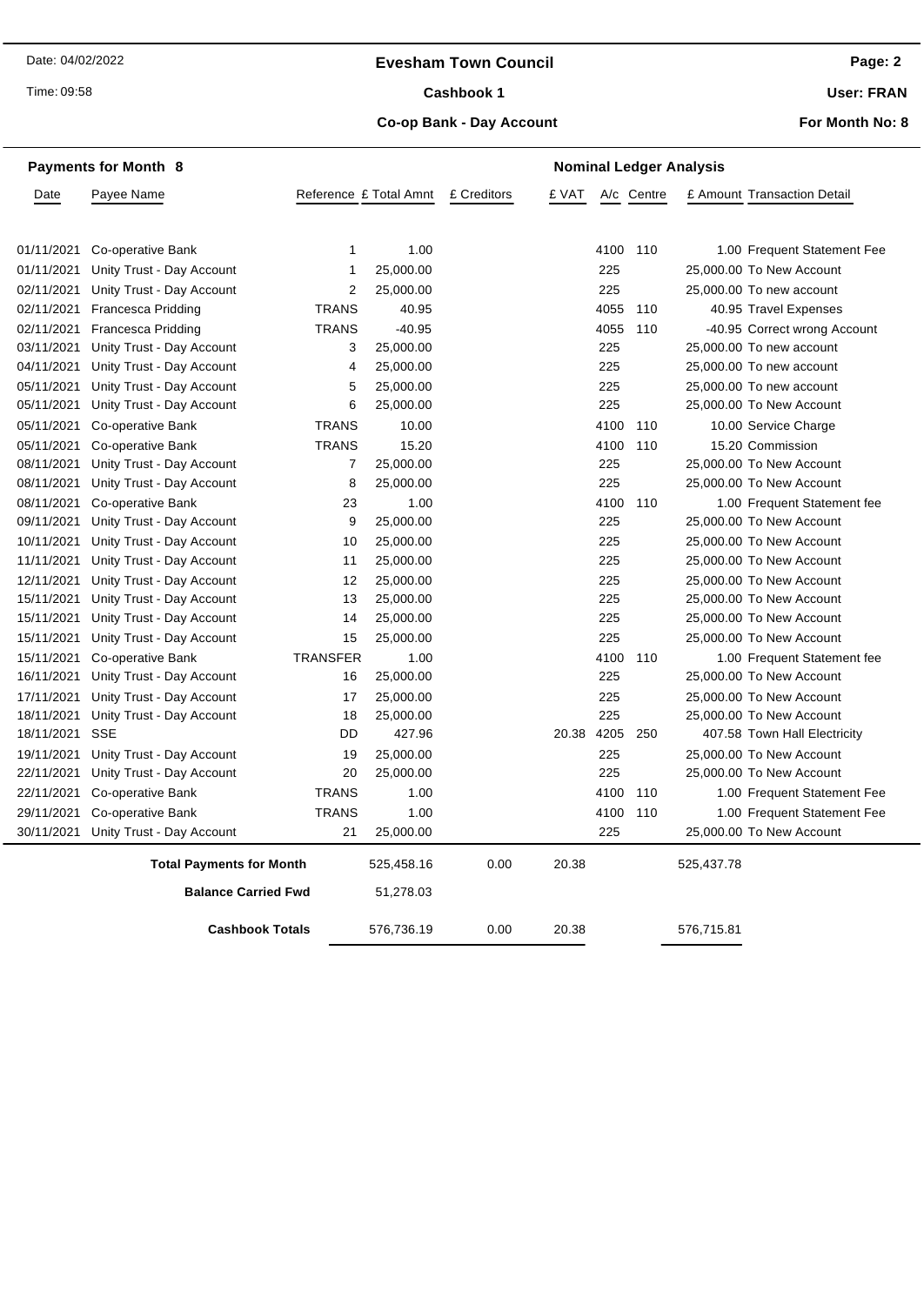Time: 09:59

#### Evesham Town Council

User: FRAN

Unity Trust - Day Account Cashbook 6

For Month No: 8

Page: 1

| Receipts for Month 8                             |           |                 |           |       |      |        | Nominal Ledger Analysis |                             |
|--------------------------------------------------|-----------|-----------------|-----------|-------|------|--------|-------------------------|-----------------------------|
| Receipt Ref Name of Payer                        |           | £ Amnt Received | £ Debtors | e vat | A/c  | Centre |                         | £ Amount Transaction Detail |
| Balance Brought Fwd:                             |           | 205,355.66      |           |       |      |        | 205,355.66              |                             |
| Banked: 01/11/2021                               | 25,000.00 |                 |           |       |      |        |                         |                             |
| 1 Co-op Bank - Day Account                       |           | 25,000.00       |           |       | 200  |        |                         | 25,000.00 To New Account    |
| Recharge Banked: 01/11/2021                      | 2,332.54  |                 |           |       |      |        |                         |                             |
| Sales Recpts Page 91                             |           | 2,332.54        | 2,332.54  |       | 100  |        |                         | Sales Recpts Page 91        |
| Banked: 02/11/2021                               | 25,000.00 |                 |           |       |      |        |                         |                             |
| 2 Co-op Bank - Day Account                       |           | 25,000.00       |           |       | 200  |        |                         | 25,000.00 To new account    |
| Campion Banked: 02/11/2021                       | 95.00     |                 |           |       |      |        |                         |                             |
| Campion Campion and Budd                         |           | 95.00           |           |       | 1400 | 440    |                         | 95.00 Memorial              |
| Banked: 03/11/2021                               | 25,000.00 |                 |           |       |      |        |                         |                             |
| 3 Co-op Bank - Day Account                       |           | 25,000.00       |           |       | 200  |        |                         | 25,000.00 To new account    |
| Banked: 04/11/2021                               | 25,000.00 |                 |           |       |      |        |                         |                             |
| 4 Co-op Bank - Day Account                       |           | 25,000.00       |           |       | 200  |        |                         | 25,000.00 To new account    |
| Walsh Banked: 04/11/2021                         | 163.00    |                 |           |       |      |        |                         |                             |
| Walsh L Walsh                                    |           | 163.00          |           |       | 1200 | 250    |                         | 163.00 Town Hall Hire       |
| Banked: 05/11/2021                               | 25,000.00 |                 |           |       |      |        |                         |                             |
| 5 Co-op Bank - Day Account                       |           | 25,000.00       |           |       | 200  |        |                         | 25,000.00 To new account    |
| Banked: 05/11/2021                               | 25,000.00 |                 |           |       |      |        |                         |                             |
| 6 Co-op Bank - Day Account                       |           | 25,000.00       |           |       | 200  |        |                         | 25,000.00 To New Account    |
| Gough Banked: 05/11/2021                         | 22.00     |                 |           |       |      |        |                         |                             |
| Gough Gough VK                                   |           | 22.00           |           |       | 1520 | 500    |                         | 22.00 Almonry               |
| Food genie Banked: 05/11/2021                    | 100.00    |                 |           |       |      |        |                         |                             |
| Food genie Food Genie                            |           | 100.00          |           |       | 1105 | 310    |                         | 100.00 Bonfire concession   |
| CC6 Banked: 05/11/2021                           | 352.45    |                 |           |       |      |        |                         |                             |
| CC6 Square                                       |           | 352.45          |           |       | 525  |        |                         | 352.45 Card Paymt Transfer  |
| Banked: 08/11/2021                               | 25,000.00 |                 |           |       | 200  |        |                         | 25,000.00 To New Account    |
| 7 Co-op Bank - Day Account                       |           | 25,000.00       |           |       |      |        |                         |                             |
| Banked: 08/11/2021<br>8 Co-op Bank - Day Account | 25,000.00 | 25,000.00       |           |       | 200  |        |                         | 25,000.00 To New Account    |
| CC8 Banked: 08/11/2021                           | 465.74    |                 |           |       |      |        |                         |                             |
| CC8 Square                                       |           | 465.74          |           |       | 525  |        |                         | 465.74 Card Paymt Transfer  |
| CC9 Banked: 08/11/2021                           | 33.39     |                 |           |       |      |        |                         |                             |
| CC9 Square                                       |           | 33.39           |           |       | 525  |        |                         | 33.39 Card Paymt Transfer   |
| Banked: 09/11/2021                               | 25,000.00 |                 |           |       |      |        |                         |                             |
| 9 Co-op Bank - Day Account                       |           | 25,000.00       |           |       | 200  |        |                         | 25,000.00 To New Account    |
| BengAcad Banked: 09/11/2021                      | 303.60    |                 |           |       |      |        |                         |                             |
| Sales Recpts Page 92                             |           | 303.60          | 303.60    |       | 100  |        |                         | Sales Recpts Page 92        |
|                                                  |           |                 |           |       |      |        |                         |                             |

Continued on Page 2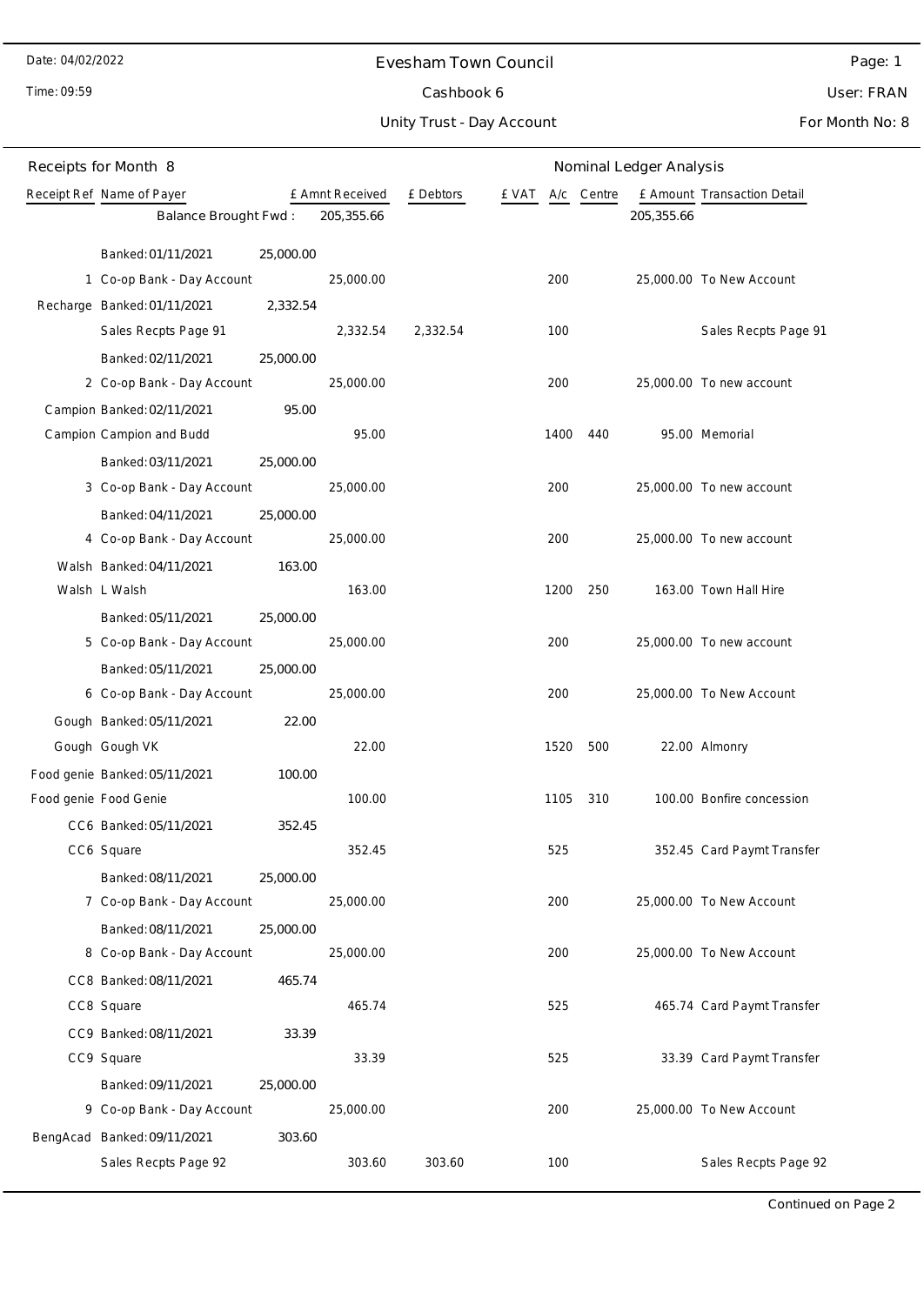Time: 09:59

#### Evesham Town Council

Cashbook 6

Unity Trust - Day Account

User: FRAN

Page: 2

For Month No: 8

|                | Receipts for Month 8        |           |                 |           |                  |     | Nominal Ledger Analysis |                              |
|----------------|-----------------------------|-----------|-----------------|-----------|------------------|-----|-------------------------|------------------------------|
|                | Receipt Ref Name of Payer   |           | £ Amnt Received | £ Debtors | E VAT A/c Centre |     |                         | £ Amount Transaction Detail  |
|                |                             |           |                 |           |                  |     |                         |                              |
|                | Cash Bon Banked: 09/11/2021 | 5,035.00  |                 |           |                  |     |                         |                              |
|                | Cash Bon Bonfire Cash       |           | 5,035.00        |           | 1100 310         |     |                         | 5,035.00 Bonfire Cash        |
|                | CC10 Banked: 09/11/2021     | 13.26     |                 |           |                  |     |                         |                              |
|                | CC10 Square                 |           | 13.26           |           | 525              |     |                         | 13.26 Card Paymt Transfer    |
|                | Banked: 10/11/2021          | 25,000.00 |                 |           |                  |     |                         |                              |
|                | 10 Co-op Bank - Day Account |           | 25,000.00       |           | 200              |     |                         | 25,000.00 To New Account     |
|                | CC11 Banked: 10/11/2021     | 50.84     |                 |           |                  |     |                         |                              |
|                | CC11 Square                 |           | 50.84           |           | 525              |     |                         | 50.84 Card Paymt Transfer    |
|                | CC12 Banked: 10/11/2021     | 5,868.13  |                 |           |                  |     |                         |                              |
|                | CC12 Sumup - Office         |           | 5,868.13        |           | 525              |     |                         | 5,868.13 Card Paymt Transfer |
|                | Banked: 11/11/2021          | 25,000.00 |                 |           |                  |     |                         |                              |
|                | 11 Co-op Bank - Day Account |           | 25,000.00       |           | 200              |     |                         | 25,000.00 To New Account     |
|                | iDance Banked: 11/11/2021   | 55.00     |                 |           |                  |     |                         |                              |
| iDance iDance  |                             |           | 55.00           |           | 1200 250         |     |                         | 55.00 Town Hall Hire         |
|                | iDance2 Banked: 11/11/2021  | 55.00     |                 |           |                  |     |                         |                              |
| iDance2 iDance |                             |           | 55.00           |           | 1200             | 250 |                         | 55.00 town Hall Hire         |
|                | Banked: 12/11/2021          | 25,000.00 |                 |           |                  |     |                         |                              |
|                | 12 Co-op Bank - Day Account |           | 25,000.00       |           | 200              |     |                         | 25,000.00 To New Account     |
|                | CC13 Banked: 12/11/2021     | 9.83      |                 |           |                  |     |                         |                              |
|                | CC13 Sumup - Office         |           | 9.83            |           | 525              |     |                         | 9.83 Card Paymt Transfer     |
|                | CC14 Banked: 12/11/2021     | 17.69     |                 |           |                  |     |                         |                              |
|                | CC14 Square                 |           | 17.69           |           | 525              |     |                         | 17.69 Card Paymt Transfer    |
|                | Banked: 15/11/2021          | 25,000.00 |                 |           |                  |     |                         |                              |
|                | 13 Co-op Bank - Day Account |           | 25,000.00       |           | 200              |     |                         | 25,000.00 To New Account     |
|                | Banked: 15/11/2021          | 25,000.00 |                 |           |                  |     |                         |                              |
|                | 14 Co-op Bank - Day Account |           | 25,000.00       |           | 200              |     |                         | 25,000.00 To New Account     |
|                | Banked: 15/11/2021          | 25,000.00 |                 |           |                  |     |                         |                              |
|                | 15 Co-op Bank - Day Account |           | 25,000.00       |           | 200              |     |                         | 25,000.00 To New Account     |
|                | CC15 Banked: 15/11/2021     | 65.51     |                 |           |                  |     |                         |                              |
|                | CC15 Square                 |           | 65.51           |           | 525              |     |                         | 65.51 Card Paymt Transfer    |
|                | CC16 Banked: 15/11/2021     | 33.63     |                 |           |                  |     |                         |                              |
|                | CC16 Square                 |           | 33.63           |           | 525              |     |                         | 33.63 Card Paymt Transfer    |
|                | Banked: 16/11/2021          | 25,000.00 |                 |           |                  |     |                         |                              |
|                | 16 Co-op Bank - Day Account |           | 25,000.00       |           | 200              |     |                         | 25,000.00 To New Account     |
|                | Grinell Banked: 16/11/2021  | 1,212.00  |                 |           |                  |     |                         |                              |
|                | Sales Recpts Page 93        |           | 1,212.00        | 1,212.00  | 100              |     |                         | Sales Recpts Page 93         |

Continued on Page 3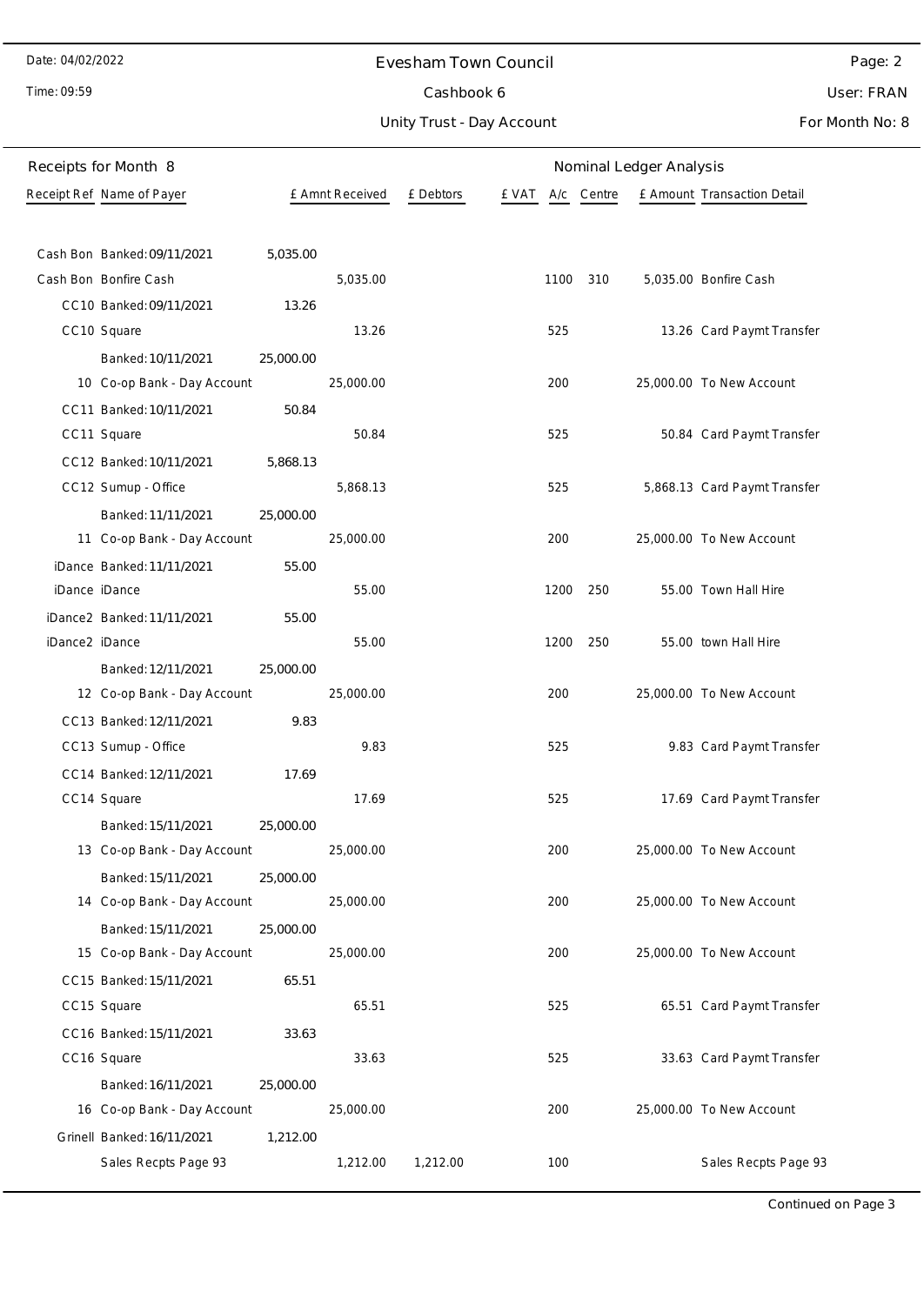Time: 09:59

#### Evesham Town Council

Cashbook 6

Unity Trust - Day Account

Page: 3 User: FRAN

For Month No: 8

| Receipts for Month 8                   |           |                 |           |              | Nominal Ledger Analysis |                                |
|----------------------------------------|-----------|-----------------|-----------|--------------|-------------------------|--------------------------------|
| Receipt Ref Name of Payer              |           | £ Amnt Received | £ Debtors | e vat<br>A/c | Centre                  | £ Amount Transaction Detail    |
|                                        |           |                 |           |              |                         |                                |
| CC17 Banked: 16/11/2021                | 31.43     |                 |           |              |                         |                                |
| CC17 Square                            |           | 31.43           |           | 525          |                         | 31.43 Card Paymt Transfer      |
| Banked: 17/11/2021                     | 25,000.00 |                 |           |              |                         |                                |
| 17 Co-op Bank - Day Account            |           | 25,000.00       |           | 200          |                         | 25,000.00 To New Account       |
| Roskams Banked: 17/11/2021             | 97.24     |                 |           |              |                         |                                |
| Sales Recpts Page 94                   |           | 97.24           | 97.24     | 100          |                         | Sales Recpts Page 94           |
| End of Sep Banked: 17/11/2021          | 1,612.80  |                 |           |              |                         |                                |
| Sales Recpts Page 95                   |           | 1,612.80        | 1,612.80  | 100          |                         | Sales Recpts Page 95           |
| 000003 Banked: 17/11/2021              | 1,485.00  |                 |           |              |                         |                                |
| 000003 Almonry Cash                    |           | 1,485.00        |           | 1505         | 500                     | 1,485.00 Almonry Cash          |
| CC18 Banked: 17/11/2021                | 63.26     |                 |           |              |                         |                                |
| CC18 Square                            |           | 63.26           |           | 525          |                         | 63.26 Card Paymt Transfer      |
| Banked: 18/11/2021                     | 25,000.00 |                 |           |              |                         |                                |
| 18 Co-op Bank - Day Account            |           | 25,000.00       |           | 200          |                         | 25,000.00 To New Account       |
| NHB Banked: 18/11/2021                 | 21,957.00 |                 |           |              |                         |                                |
| NHB Wychavon District Council          |           | 21,957.00       |           | 1078         | 100                     | 21,957.00 NHB Battleton and WH |
| Just Memo Banked: 18/11/2021           | 416.00    |                 |           |              |                         |                                |
| Just Memo Just Memorials               |           | 416.00          |           | 1400         | 440                     | 416.00 Memorial                |
| CC19 Banked: 18/11/2021                | 95.36     |                 |           |              |                         |                                |
| CC19 Sumup - Office                    |           | 95.36           |           | 525          |                         | 95.36 Card Paymt Transfer      |
| CC20 Banked: 18/11/2021                | 202.12    |                 |           |              |                         |                                |
| CC20 Square                            |           | 202.12          |           | 525          |                         | 202.12 Card Paymt Transfer     |
| Banked: 19/11/2021                     | 25,000.00 |                 |           |              |                         |                                |
| 19 Co-op Bank - Day Account            |           | 25,000.00       |           | 200          |                         | 25,000.00 To New Account       |
| CC21 Banked: 19/11/2021                | 5.89      |                 |           |              |                         |                                |
| CC21 Square                            |           | 5.89            |           | 525          |                         | 5.89 Card Paymt Transfer       |
| Banked: 22/11/2021                     | 25,000.00 |                 |           |              |                         |                                |
| 20 Co-op Bank - Day Account            |           | 25,000.00       |           | 200          |                         | 25,000.00 To New Account       |
| Just Memor Banked: 22/11/2021          | 121.00    |                 |           |              |                         |                                |
| Just Memor JustMemorials               |           | 121.00          |           | 1400         | 440                     | 121.00 Memorial                |
| CC22 Banked: 22/11/2021                | 34.86     |                 |           |              |                         |                                |
| CC22 Square                            |           | 34.86           |           | 525          |                         | 34.86 Card Paymt Transfer      |
| CC24 Banked: 23/11/2021<br>CC24 Square | 118.86    | 118.86          |           | 525          |                         | 118.86 Card Paymt Transfer     |
|                                        |           |                 |           |              |                         |                                |
| CC23 Banked: 24/11/2021                | 22.35     | 22.35           |           | 525          |                         |                                |
| CC23 Square                            |           |                 |           |              |                         | 22.35 Card Paymt Transfer      |

Continued on Page 4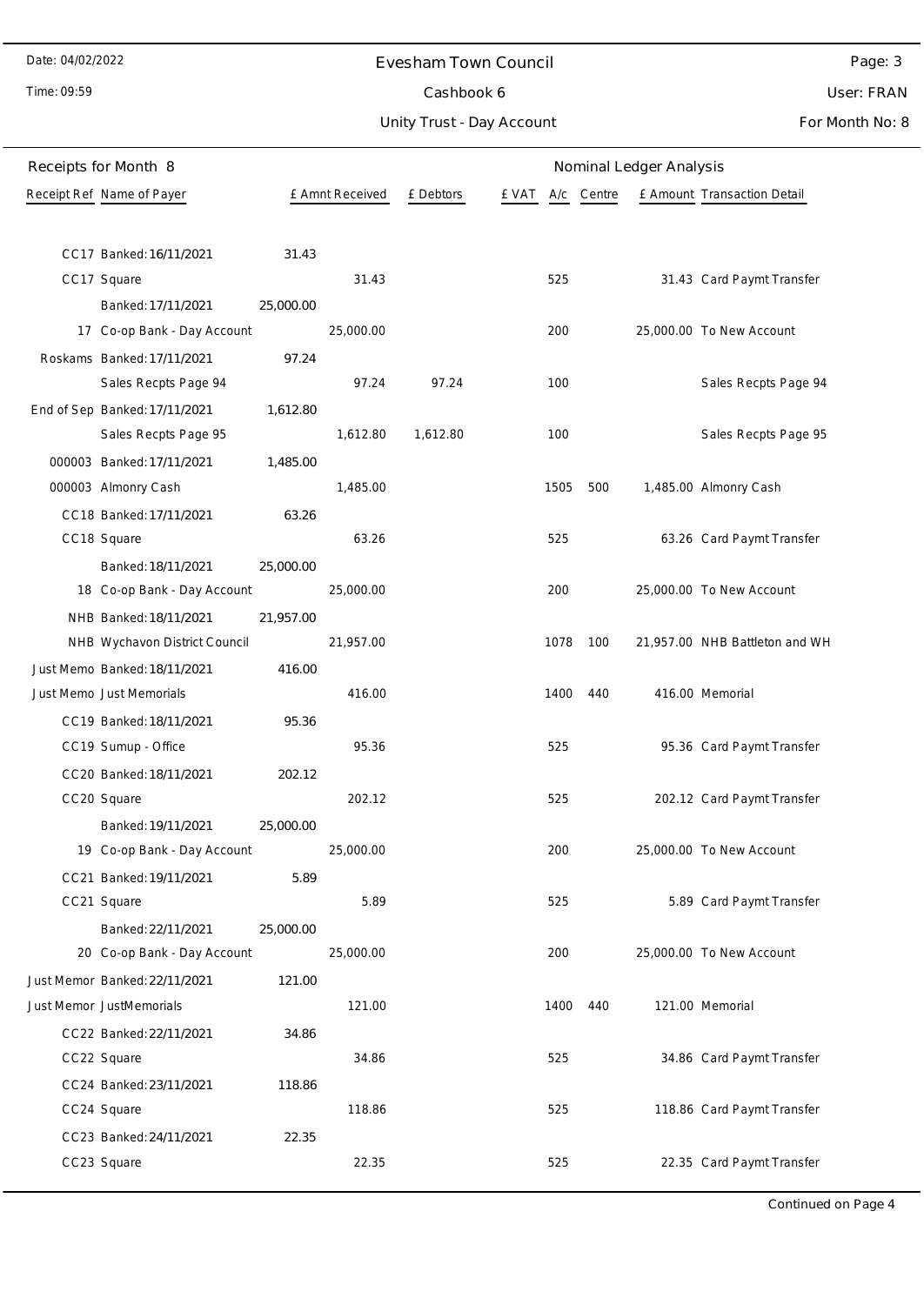#### Time: 09:59

#### Evesham Town Council

Cashbook 6

Unity Trust - Day Account

Page: 4 User: FRAN

| Receipts for Month 8            |            |                 |           |       |            | Nominal Ledger Analysis |                             |
|---------------------------------|------------|-----------------|-----------|-------|------------|-------------------------|-----------------------------|
| Receipt Ref Name of Payer       |            | £ Amnt Received | £ Debtors | £ VAT | A/c Centre |                         | £ Amount Transaction Detail |
|                                 |            |                 |           |       |            |                         |                             |
| CC25 Banked: 26/11/2021         | 31.91      |                 |           |       |            |                         |                             |
| CC25 Square                     |            | 31.91           |           |       | 525        |                         | 31.91 Card Paymt Transfer   |
| CC26 Banked: 29/11/2021         | 86.92      |                 |           |       |            |                         |                             |
| CC26 Square                     |            | 86.92           |           |       | 525        |                         | 86.92 Card Paymt Transfer   |
| CC27 Banked: 29/11/2021         | 11.79      |                 |           |       |            |                         |                             |
| CC27 Square                     |            | 11.79           |           |       | 525        |                         | 11.79 Card Paymt Transfer   |
| Banked: 30/11/2021              | 25,000.00  |                 |           |       |            |                         |                             |
| Co-op Bank - Day Account<br>21  |            | 25,000.00       |           |       | 200        |                         | 25,000.00 To New Account    |
| CC28 Banked: 30/11/2021         | 33.39      |                 |           |       |            |                         |                             |
| CC28 Square                     |            | 33.39           |           |       | 525        |                         | 33.39 Card Paymt Transfer   |
| <b>Total Receipts for Month</b> | 567,710.79 |                 | 5,558.18  | 0.00  |            | 562,152.61              |                             |
| Cashbook Totals                 | 773,066.45 |                 | 5,558.18  | 0.00  |            | 767,508.27              |                             |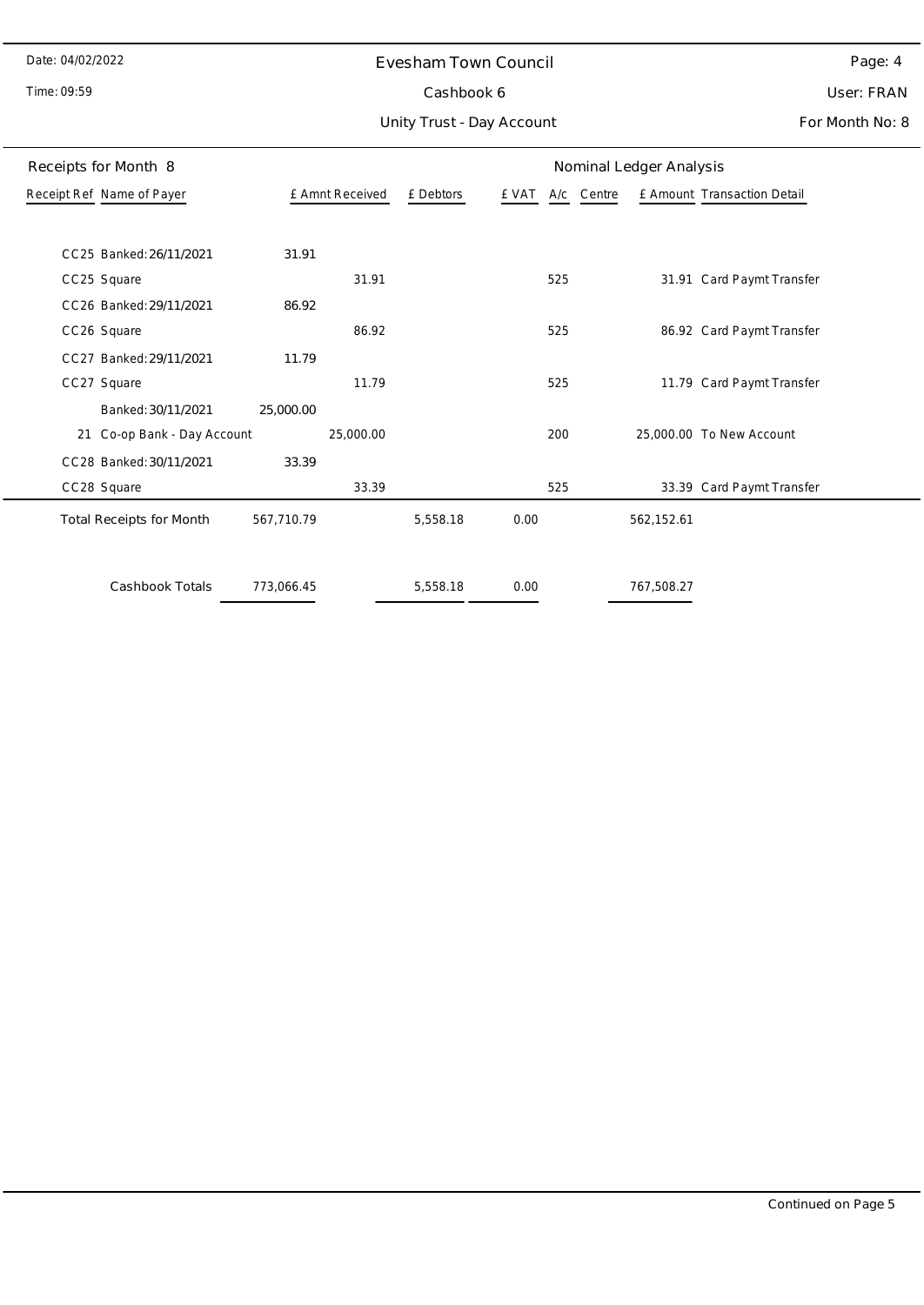Time: 09:59

## Evesham Town Council Cashbook 6

Unity Trust - Day Account

User: FRAN

#### For Month No: 8

|            | Payments for Month 8                |                        |            | Nominal Ledger Analysis |       |           |            |  |                                          |
|------------|-------------------------------------|------------------------|------------|-------------------------|-------|-----------|------------|--|------------------------------------------|
| Date       | Payee Name                          | Reference £ Total Amnt |            | £ Creditors             | e vat |           | A/c Centre |  | £ Amount Transaction Detail              |
|            |                                     |                        |            |                         |       |           |            |  |                                          |
| 01/11/2021 | Co-operative Bank                   | DD                     | 1.00       |                         |       | 4100      | 110        |  | 1.00 Statement Fees                      |
| 01/11/2021 | <b>Fuel Card Services Ltd</b>       | Fuel card              | 303.66     | 303.66                  |       | 500       |            |  | Cemetery Fuel                            |
| 01/11/2021 | Co-operative Bank                   | <b>DD</b>              | $-1.00$    |                         |       | 4100      | 110        |  | -1.00 Frequent Statement Fee             |
| 02/11/2021 | Francesca Pridding                  | TRANSFER               | 40.95      |                         |       | 6.82 4055 | 110        |  | 34.13 SLCC Mileage                       |
| 02/11/2021 | Read Easy - Grant                   | <b>TRANSFER</b>        | 700.00     |                         |       | 4300      | 180        |  | 700.00 Read Easy - Grant                 |
| 02/11/2021 | Dementia In Action                  | TRANSFER               | 1,210.00   |                         |       | 4300      | 180        |  | 1,210.00 Dememtia In Action              |
| 02/11/2021 | CAB - Grant                         | TRANSFER               | 3,000.00   |                         |       | 4300      | 180        |  | 3,000.00 CAB - Grant                     |
| 02/11/2021 | Shop Mobility - Grant               | TRANSFER               | 1,040.00   |                         |       | 4300      | 180        |  | 1,040.00 Shop Mobility - Grant           |
| 02/11/2021 | Square Up International Ltd         | Square EPO             | 718.00     | 718.00                  |       | 500       |            |  | Square Register/Licence                  |
| 02/11/2021 | Wychavon District Council           | Rates/CEM              | 129.00     | 129.00                  |       | 500       |            |  | NNDR Bengeworth Cem                      |
| 02/11/2021 | Wychavon District Council           | Rates/ALM              | 2,844.00   | 2,844.00                |       | 500       |            |  | NNDR The Almonry                         |
| 02/11/2021 | Wychavon District Council           | Rates/RA1              | 90.00      | 90.00                   |       | 500       |            |  | <b>NNDR Ad Roundabout</b><br>Listers     |
| 02/11/2021 | Wychavon District Council           | Rates/CEMH             | 54.00      | 54.00                   |       | 500       |            |  | NNDR Hampton Cem                         |
| 02/11/2021 | Wychavon District Council           | Rates/CEMW             | 366.00     | 366.00                  |       | 500       |            |  | <b>NNDR Waterside Cem</b>                |
| 02/11/2021 | Wychavon District Council           | Rates/TC               | 1,077.00   | 1,077.00                |       | 500       |            |  | <b>NNDR Town Hall</b>                    |
| 02/11/2021 | Wychavon District Council           | Rates/RAb              | 90.00      | 90.00                   |       | 500       |            |  | NNDR Ad Roundabout Vale<br>Link          |
| 02/11/2021 | Sage UK                             | Sage                   | 403.20     | 403.20                  |       | 500       |            |  | Sage Software Subcription                |
| 03/11/2021 | R T Catering-Refund<br>Concession   | <b>RTCATERING</b>      | 100.00     |                         |       | 4550      | 310        |  | 100.00 R T Catering-Refund<br>Concession |
| 03/11/2021 | Andy Loos Ltd                       | Andy Loos              | 555.60     | 555.60                  |       | 500       |            |  | Toilets-Bonfire Night                    |
| 05/11/2021 | Co-operative Bank                   | DD                     | 10.00      |                         |       | 4100      | 110        |  | 10.00 Bank Charges                       |
| 05/11/2021 | Co-operative Bank                   | DD                     | 15.20      |                         |       | 4100      | 110        |  | 15.20 Bank Charges                       |
| 05/11/2021 | Peninsula Business Services Lt      | Peninsula              | 154.96     | 154.96                  |       | 500       |            |  | <b>HR Support</b>                        |
| 05/11/2021 | Peninsula Business Services Lt      | Peninsula2             | 28.80      | 28.80                   |       | 500       |            |  | <b>HR Support</b>                        |
| 05/11/2021 | Co-operative Bank                   | DD                     | 10.00      |                         |       | 4100      | 110        |  | 10.00 Service Charge                     |
| 05/11/2021 | Co-operative Bank                   | DD                     | $-15.20$   |                         |       | 4100      | 110        |  | -15.20 Commission                        |
| 05/11/2021 | Co-operative Bank                   | <b>DD</b>              | $-20.00$   |                         |       | 4100      | 110        |  | -20.00 2 x Service Charge                |
| 06/11/2021 | <b>Travis Perkins</b>               | Travis                 | 34.50      | 34.50                   |       | 500       |            |  | Reimbursed to Clerk<br>Generator         |
| 08/11/2021 | Co-operative Bank                   | <b>DD</b>              | 1.00       |                         |       | 4100 110  |            |  | 1.00 Bank Charges                        |
| 08/11/2021 | Fuel Card Services Ltd              | FuelCard               | 28.80      | 28.80                   |       | 500       |            |  | Cemetery Fuel                            |
| 08/11/2021 | <b>Glow Electrics</b>               | GloElectri             | 110.00     | 110.00                  |       | 500       |            |  | Cemetery Lodge Electric<br>Work          |
| 08/11/2021 | <b>Modes Users Association</b>      | Modes                  | 175.20     | 175.20                  |       | 500       |            |  | Modes -<br>Subscription/Support          |
| 08/11/2021 | <b>Historic Games Shop</b>          | <b>HistGames</b>       | 83.75      | 83.75                   |       | 500       |            |  | <b>Almonry Retail Items</b>              |
| 08/11/2021 | Adobe Systems Software<br>Ireland   | Reimb-FP               | 25.28      | 25.28                   |       | 500       |            |  | Adobe Acrobat Pro<br>Software            |
| 08/11/2021 | Pete Bott Skips Ltd                 | Skips                  | 804.00     | 804.00                  |       | 500       |            |  | <b>Cemetery Skips</b>                    |
| 08/11/2021 | Co-operative Bank                   | DD                     | $-1.00$    |                         |       | 4100      | 110        |  | -1.00 Frequent Statement Fee             |
| 10/11/2021 | Unity Trust - Reserve Account       | Reserves               | 255,757.56 |                         |       | 230       |            |  | 255,757.56 Transfer of Reserves          |
| 11/11/2021 | <b>Gotfire Protection</b>           | Got Fire               | 1,152.00   | 1,152.00                |       | 500       |            |  | Almonry Fire Extinquishers               |
| 11/11/2021 | Birch Brothers (Kidderminster)      | <b>Birch NHB</b>       | 28,740.00  | 28,740.00               |       | 500       |            |  | <b>Battleton Brook</b><br>Improvements   |
| 11/11/2021 | Leon Builing Services<br>(Evesham   | Leon NHB               | 12,000.00  | 12,000.00               |       | 500       |            |  | NHB Prince H School Car<br>Park          |
| 11/11/2021 | <b>Break Through Communications</b> | Breakthrou             | 349.74     | 349.74                  |       | 500       |            |  | FOI & GDPR Support                       |
| 11/11/2021 | Engineering Services Design Pr      | ESDP-NHB               | 2,907.00   | 2,907.00                |       | 500       |            |  | <b>Almonry Electrial Works</b>           |

Continued on Page 6

Page: 5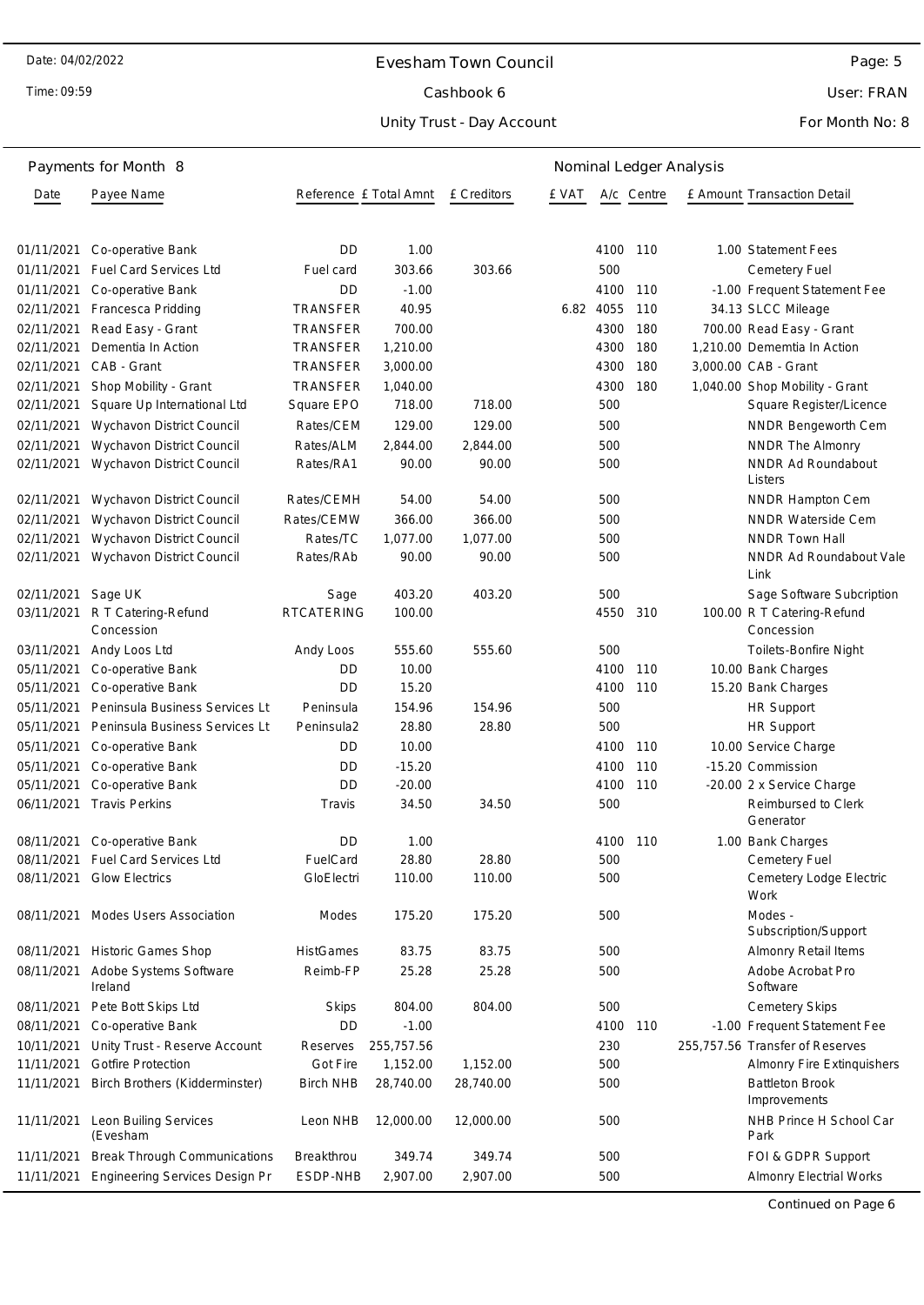Time: 09:59

## Evesham Town Council Cashbook 6

Unity Trust - Day Account

User: FRAN

#### For Month No: 8

|                    | Payments for Month 8                |              |                        |                    |       |      |            | Nominal Ledger Analysis |                                   |
|--------------------|-------------------------------------|--------------|------------------------|--------------------|-------|------|------------|-------------------------|-----------------------------------|
| Date               | Payee Name                          |              | Reference £ Total Amnt | <b>E</b> Creditors | e vat |      | A/c Centre |                         | E Amount Transaction Detail       |
| 12/11/2021         | Peninsula Business Services Lt      | Peninsula3   | 184.00                 | 184.00             |       | 500  |            |                         | P/Ledger Electronic<br>Payment    |
|                    | 12/11/2021 Mainstream Digital Ltd   | Mainstream   | 57.23                  | 57.23              |       | 500  |            |                         | Office Broad Band                 |
| 12/11/2021         | Mainstream Digital Ltd              | Mainstrea2   | 101.46                 | 101.46             |       | 500  |            |                         | Almonry Broad Band                |
| 12/11/2021         | <b>Fuel Card Services Ltd</b>       | FuelCard2    | 85.90                  | 85.90              |       | 500  |            |                         | Cemetery Fuel                     |
| 15/11/2021         | Co-operative Bank                   | DD           | 1.00                   |                    |       | 4100 | 110        |                         | 1.00 Bank Charges                 |
| 15/11/2021         | Opus Energy - Almonry               | ElectricAl   | 442.74                 | 442.74             |       | 500  |            |                         | <b>Almonry Electricity</b>        |
| 15/11/2021         | Opus Energy - Market Place          | ElectricMP   | 31.49                  | 31.49              |       | 500  |            |                         | Market Place Electricity          |
| 15/11/2021         | Opus Energy - Mess Room             | ElectricMe   | 56.45                  | 56.45              |       | 500  |            |                         | Mess Room Electricity             |
| 15/11/2021         | Co-operative Bank                   | DD           | $-2.00$                |                    |       | 4100 | 110        |                         | -2.00 Frequent Payment Fee        |
| 16/11/2021         | Sage UK                             | Sage2        | 403.20                 | 403.20             |       | 500  |            |                         | Payroll & Acc Subscription        |
| 22/11/2021         | Co-operative Bank                   | DD           | 1.00                   |                    |       | 4100 | 110        |                         | 1.00 Bank Charges                 |
| 22/11/2021         | <b>Fuel Card Services Ltd</b>       | Fuel3        | 35.45                  | 35.45              |       | 500  |            |                         | Cemetery Fuel                     |
| 22/11/2021         | Wychavon District Council - Ma      | RatesMP      | 144.00                 | 144.00             |       | 500  |            |                         | Rates - Market Place              |
| 22/11/2021         | <b>Habitat Aid</b>                  | Habitat      | 492.86                 | 492.86             |       | 500  |            |                         | NHB Battleton Brook               |
| 22/11/2021         | Abbey Gate Media                    | Abbeygate    | 1,800.00               | 1,800.00           |       | 500  |            |                         | Grant-Bengworth Water<br>Fountain |
|                    | 22/11/2021 LHR Property Partnership | AL Rent      | 627.63                 | 627.63             |       | 500  |            |                         | Office Electricity July-Oct<br>21 |
|                    | 22/11/2021 TTB Supplies             | <b>TTB</b>   | 248.76                 | 248.76             |       | 500  |            |                         | Office Supplies                   |
|                    | 22/11/2021 W Stafford - The Art Pad | 143.38       | 25.46                  | 25.46              |       | 500  |            |                         | Almonry Commission                |
| 22/11/2021         | Simon De Montfort Society           | Simon        | 17.82                  | 17.82              |       | 500  |            |                         | Almonry Commission                |
| 22/11/2021         | Evesham Historic Society            | <b>EHS</b>   | 32.68                  | 32.68              |       | 500  |            |                         | Almonry Commission                |
| 22/11/2021         | Rohan Goonewardena                  | Rohan        | 26.60                  | 26.60              |       | 500  |            |                         | Almonry Commission                |
| 22/11/2021         | Brandon Hire Station/Hire Stat      | Brandon      | 143.38                 | 143.38             |       | 500  |            |                         | Bonfire Night - Generator         |
| 22/11/2021         | <b>OHMS Ltd</b>                     | <b>OHMS</b>  | 58.27                  | 58.27              |       | 500  |            |                         | Repair Rotary Mower               |
| 22/11/2021         | Jewson Ltd                          | Jewson       | 176.68                 | 176.68             |       | 500  |            |                         | Misc Supplies                     |
| 22/11/2021         | PHX Security Ltd                    | <b>PHX</b>   | 438.00                 | 438.00             |       | 500  |            |                         | <b>Almonry Security Alarm</b>     |
| 22/11/2021         | Peninsula Business Services Lt      | Peninsula4   | 131.56                 | 131.56             |       | 500  |            |                         | Peninsula HR                      |
| 22/11/2021         | The Art File                        | Art File     | 91.97                  | 91.97              |       | 500  |            |                         | Almonry Retail Items              |
| 24/11/2021         | <b>Wallace House</b>                | TRANSFER     | 1,957.00               |                    |       | 4320 | 180        |                         | 1,957.00 NHB Wallace Hse Boiler   |
| 24/11/2021 Payroll |                                     | <b>TRANS</b> | 17,940.12              |                    |       | 4000 | 110        |                         | 17,940.12 Nov - Salaries Admin    |
| 24/11/2021 Payroll |                                     | TRANS        | 6,506.78               |                    |       | 4000 | 500        |                         | 6,506.78 Nov Payroll Almonry      |
| 24/11/2021         | Payroll                             | <b>TRANS</b> | $-17,940.12$           |                    |       | 4000 | 110        |                         | -17,940.12 Nov Admin Correct      |
| 24/11/2021         | Payroll                             | <b>TRANS</b> | $-6,506.78$            |                    |       | 4000 | 500        |                         | -6,506.78 Nov Almonry Correct     |
| 24/11/2021         | Payroll                             | <b>TRANS</b> | 13,764.49              |                    |       | 4000 | 110        |                         | 13,764.49 Nov - Salaries Admin    |
| 24/11/2021         | Payroll                             | <b>TRANS</b> | 5,341.34               |                    |       | 4000 | 500        |                         | 5,341.34 Nov - Salaries Almonry   |
| 24/11/2021         | Mayor                               | <b>TRANS</b> | 441.67                 |                    |       | 4400 | 200        |                         | 441.67 Nov Mayoral Allowance      |
| 24/11/2021         | Mayor                               | <b>TRANS</b> | $-441.67$              |                    |       | 4400 | 200        |                         | -441.67 Nov - Mayoral Allowance   |
| 24/11/2021         | Payroll                             | <b>TRANS</b> | $-5,341.34$            |                    |       | 4000 | 500        |                         | -5,341.34 Nov - Salaries Almonry  |
| 24/11/2021         | Payroll                             | <b>TRANS</b> | $-13,764.49$           |                    |       | 4000 | 110        |                         | -13,764.49 Nov - Salaries Admin   |
| 24/11/2021         | Payroll                             | <b>TRANS</b> | 19,258.06              |                    |       | 520  |            |                         | 19,258.06 Nov - Salaries          |
| 24/11/2021         | Merlin Office Supplies Ltd          | Merlin       | 90.49                  | 90.49              |       | 500  |            |                         | <b>Almonry Stationery</b>         |
| 24/11/2021         | Denning Tree Service                | Tree Surge   | 750.00                 | 750.00             |       | 500  |            |                         | Remove Monkey Tree                |
| 24/11/2021         | Square Up International Ltd         | RechargeAJ   | 190.80                 | 190.80             |       | 500  |            |                         | Receipt Printer for EPOS          |
| 24/11/2021         | Payroll                             | <b>TRANS</b> | 0.10                   |                    |       | 520  |            |                         | 0.10 Missing 10p                  |
| 29/11/2021         | Co-operative Bank                   | DD           | 1.00                   |                    |       | 4100 | 110        |                         | 1.00 Bank Charges                 |
| 29/11/2021         | Fuel Card Services Ltd              | Fuel 5       | 205.88                 | 205.88             |       | 500  |            |                         | Cemetery Fuel                     |
| 29/11/2021         | Opus Energy - Mess Room             | Electric M   | 13.47                  | 13.47              |       | 500  |            |                         | <b>Electricity Supply</b>         |

Continued on Page 7

Page: 6